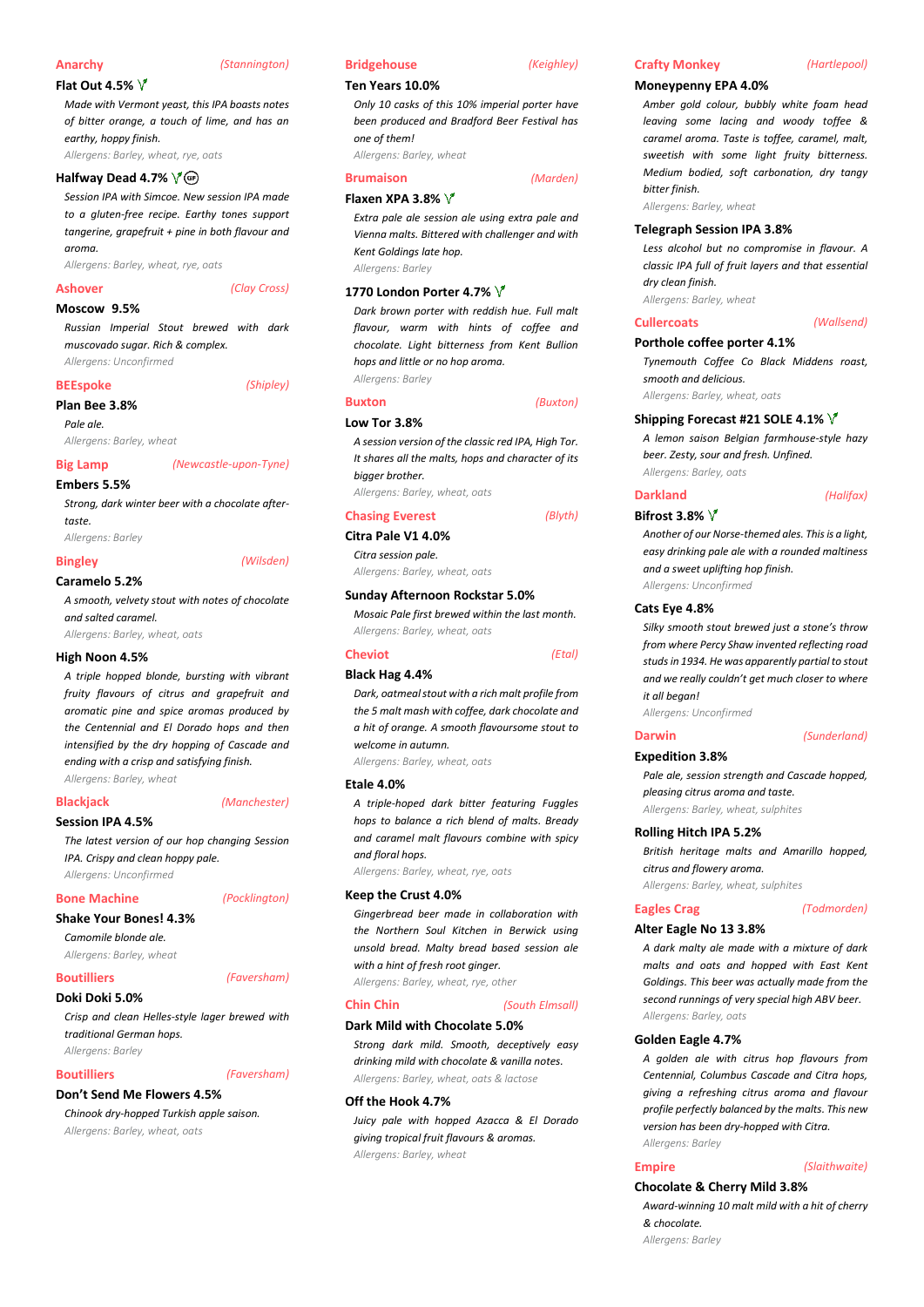### **Motley 4.3%**

*English hopped pale ale. Allergens: Barley*

#### **Fernandes** *(Wakefield)*

#### **Hophead Pixie 4.7%**

*Hopped-up blonde beer once tasted not forgotten, using copious amounts of centennial, cluster and soratchi hops.*

*Allergens: Barley, wheat*

#### **Five Towns** *(Wakefield)*

#### **Kether to Malkuth 7.0%**

*Belgium stout with a hint of rum. Allergens: Barley, wheat*

#### **Kitabadjian Conspiracy 4.2%**

*Session pale brewed with Magnum & Mosaic hops.*

*Allergens: Barley, wheat*

#### **Warszawa 8.8%**

*Belgium tripel infused with cherries. Allergens: Barley, wheat*

#### **Frisky Bear** *(Morley)*

#### **Grizzly Bear 4.5%**

*West Coast IPA using a boatload of Mosaic hops! Juicy fruit flavours of mango, pineapple and fleshy blood orange come through on the nose and the finish.*

*Allergens: Unconfirmed*

#### **Goody Ales** *(Herne)*

### **Dead Good 4.0%**

*Amber bitter with a medley of Kentish hops. Allergens: Barley*

#### **Goose Eye** *(Crossflatts)*

#### **Sauvin Smash 3.9%**

*Single malt and single-hopped blonde ale. Brewed with Maris Otter malt & Nelson Sauvin hops, packing plenty of flavour at 3.9%. Allergens: Barley*

# **Gt N.Eastern Brewing Co** *(Gateshead)*

**Golden Tap 3.9%** 

*Refreshing, perfectly balanced golden ale. Plenty of hops & good bitterness. Allergens: Barley, wheat*

#### **Hopnicity 5.0%**  $\sqrt{\theta}$

*SIBA champion North East premium pale ale 2019. West Coast pale ale. Double dry-hopped. Full hop flavour & aroma. Allergens: Barley, wheat*

**Grounding Angels** *(Hexham)*

### **Good Vibrations 4.6%**

*New England IPA. Unfined and unfiltered so it's super cloudy. Allergens: Barley, wheat, oats*

#### **Lazy Rider 4.6%**

*Pale. Notes of mango, peach and tangerine. A huge body of oats, Golden Promise and wheat. Unfined and naturally hazy. Allergens: Barley, wheat, oats*

### **High House Farm** *(Newcastle-upon-Tyne)* **Black Moss 4.3%**

*A robust full-bodied Porter with a lightly roasted aroma and a smooth bitter finish. Allergens: Barley, lactose*

#### **Lizzie's Dimples 4.0%**

*Dark golden in colour, with a spicy nose and almost sweet finish. Allergens: Barley*

#### **Horsforth** *(Horsforth)*

## **Cascade 4.7%**

*Single-hopped cascade pale. Allergens: Barley*

#### **Night Ryder 5.5%**

*Rye IPA*

*Allergens: Barley, rye, maize*

#### **Ilkley** *(Ilkley)* **Lotus 5.5%**

*IPA. Packed with contemporary hop varieties to keep the flavours fresh and the senses sharp. Allergens: Barley, wheat*

#### **Rongo 4.8%**

*\*NEW\* South Pacific Session IPA. Packed to the rafters with Antipodean hops, with their juicy, tropical, punchy and fun profiles. The first in a new series of hop showcase pale beers for 2020. Allergens: Barley, wheat*

#### **Kirkstall** *(Leeds)*

#### **Dexter 4.5%**

*Full-bodied salted caramel milk stout. The latest flavour variation.*

*Allergens: Barley, wheat, rye, oats, maize*

#### **Dissolution 5.0%**

*Brewed in memory of the dissolution of Kirkstall Abbey and the disbanding of the Abbey's Cistercian order. Classic India Pale Ale, with a resolute hoppy kick and lasting citrus finish. An American amber malt profile adds smooth caramel notes, balanced with Chinook, Columbus, Centennial and Eureka! hops. Allergens: Barley, wheat, rye, oats, maize*

## **Riptide IPA 5.0%**

### *Refreshing amber ale with a malty base and a citrusy bitterness. Made with Amarillo and Citra hops giving an aromatic and fruity finish. Allergens: Barley*

**Sargasso IPA 4.0%**

*A refreshingly hazy pale IPA. Made with pale malt, wheat and six different hops to give a fragrant light and citrusy taste. Allergens: Barley, wheat*

#### **Little Critters** *(Sheffield)* **Malty Python 4.3%**

*Best Bitter made from the highest quality English grains, bittered with English whole hops. Grains: Maris Otter, Wheat, Crystal, Hops: Magnum, Bramling Cross. Allergens: Unconfirmed*

**Lords** *(Golcar)*

### **Maid of Orleans 4.7%**

*Pale blonde saison, which is crisp & refreshing, perfect for summer. The French yeast and Saaz hops gives it an estery fruity pear aroma, a light sour edge with just a hint of funk. Unfiltered & unfined.*

*Allergens: Barley, wheat*

#### **Amaro Joe Coffee Ale 5.7%**

*White coffee pale ale. A collaborative effort with Bean Brothers Coffee Company. A coffee beer, but rather than being a stout or a porter, it's a pale ale. Made with Organic Ethiopian Amaro Gayo coffee beans to ensure the beer has a distinctive coffee flavour, but retains the fruity nature of the Amaro bean. Added cacao nibs to accentuate the chocolate aromas without added colour. Finally, it's back-sweetened with lactose sugar to add a creamy element, just like a morning coffee.*

*Allergens: Barley, wheat, lactose*

#### **Luddite** *(Horbury)*

#### **Orange and Chocolate Stout 5.1%**

*A lighter oatmeal stout suffused with subtle orange notes, undertones of chocolate and with a silky smooth finish.*

*Allergens: Barley, oats*

### **1812 Yorkshire Bitter 4.4%**

*This won best Bitter/Mild at the Halifax and Calderdale Beer Festival 2019 and is a stalwart of our bar at the Calder Vale. More than an Amber, a classic Bitter worthy of the name. The balanced blend of English malts give 1812 its deep amber sheen and creamy head, whilst East Kent Goldings bittering and late addition Jester hops give a smack of traditional bitterness with a contemporary zesty twist.*

*Allergens: Barley, wheat*

#### **Mad Cat** *(Faversham)* **Jet Black 4.5%**

*Roasted barley, black patent malt, chocolate malt, oats, lightly-balanced hops. This is a wellrounded jet black stout. Dark malts lend a dry bitterness to stouts, with hints of coffee and dark chocolate. T Allergens: Barley*

## **Mad Cat** *(Faversham)*

**Ninth Life 5.9%**

*High-gravity India Pale Ale. Cascade and Columbus hops dominate this strong ale. Fullbodied pale malts balance the hoppiness. Allergens: Barley*

**Meanwood Brewery** *(Leeds)*

### **Doodadeladadad 5.7%**

## *Blueberry cheesecake IPA. El Dorado, Mosaic & Simcoe hops.*

*Allergens: Barley, wheat, oats, maize*

### **The Love You Take 4.5%**

*East coast pale. Amarillo & Chinook hops. Allergens: Barley, wheat, oats, maize*

#### **Mill Valley** *(Cleckheaton)*

#### **Chocolate Orange Stout 5.6%**

*A full-bodied stout, which has an abundance of orange, mandarin & zesty flavours and aromas. A beer that doesn't drink like its 5.6% abv. Our take on a chocolate t'orange. Allergens: Barley, wheat, oats*

#### **Red Wing Cask Lager 4.2%**

*A crisp and refreshing lager, with a sweet malt backbone and light citrus from the use of American hops. Popular from the very first time we brewed it.*

*Allergens: Barley, wheat*

**Lazy Turtle** *(Holmfirth)*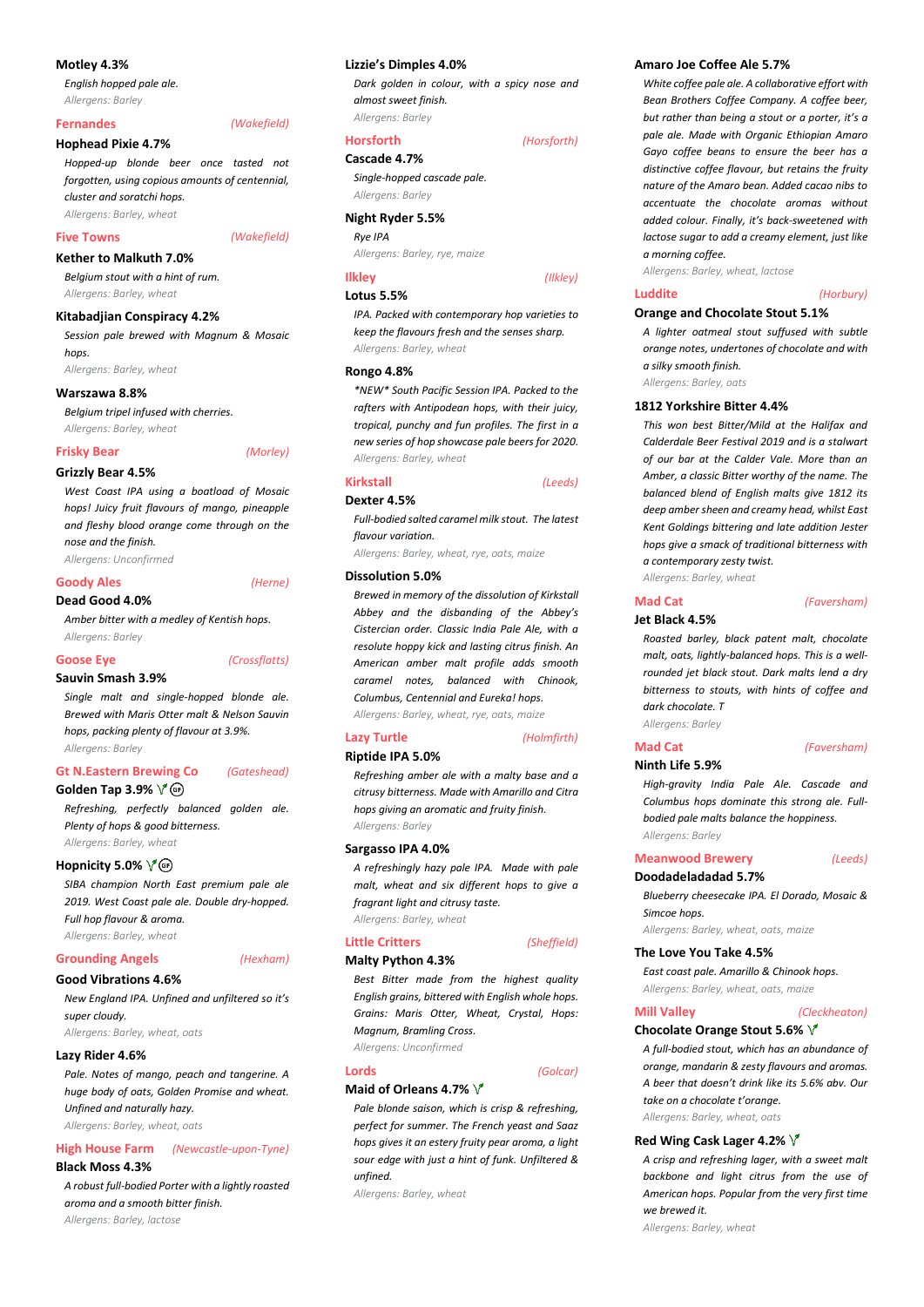#### **Yorkshire Mild 4.2%**

*A well-rounded dark mild, with a blend of 5 malts, and English only hops. There are chocolate and toffee flavours with a light hop background of stone fruits and light spice. Allergens: Barley, wheat, oats*

**Nomadic** *(Leeds)*

#### **Dark Mild 5.2%**

*\*New for festival\* Allergens: Unconfirmed*

#### **Sister Doris 5.2%**

*Chocolate vanilla stout.*

*Allergens: Unconfirmed*

### **Nook** *(Holmfirth)*

#### **Bees Knees 4.2%**

*Colour – Golden. A classic Yorkshire bitter hopped with British Challenger hops and balanced with sweet, fresh Yorkshire honey. Allergens: Barley, wheat*

#### **Sky Blue Blond 4.5%**

*Colour – Blond. A rich, biscuity sweet pale malt base balanced with citrussy Cascade hops and soft and sweet blueberry flavours.*

## *Allergens: Barley, wheat*

#### **Northdown** *(Margate)*

#### **Magic Dragon 5.5%**

*Light golden Pale Ale. Hops - Styrian Dragon, Opus & Target. Smell - orange & floral. Taste citrus, melon, fleshy fruits and sweet pepper. Allergens: Barley, sulphites*

#### **Merry Margate 3.8%**

*Award-winner at Kent Beer Festival 2019. Golden Pale. Smell - orange marmalade, pineapple, grapefruit & passion fruit. Hops - Admiral, First Gold, Ernest and Olicana. Allergens: Barley, oats, sulphites*

#### **Papworth Victory Best Bitter 4.2%**

*Pale, light Amber. Juicy fruit, dry and balanced. Smell - floral, hoppy, pine, peach. Hops - Northdown, Fuggles, Pacific Jade, Rakau. Allergens: Barley, sulphites*

#### **Northern Alchemy** *(Newcastle-upon-Tyne)*

#### **Blood Orange Black IPA 4.5%**

*A classic pale ale malt base that during the sparge had a dark malt cast in, which we then worked on extracting the colour. Heavily hopped with Amarillo at the end of the boil. We then added a massive amount of Blood Orange Juice…but not so much that it actually tastes like juice and not beer!*

*Allergens: Unconfirmed*

#### **Ginger & Cinnamon Amber 4.7%**

*A Pale malt bill with generous amounts of Crystal & Biscuit malts, add in some Chocolate, Amber and Oats and you have a buttery biscuit base. A whole load of root ginger along with a healthy portion of Pioneer hops and a handful of Cinnamon sticks late in the boil and a final cold condition on juiced root ginger brings our take on a Ginger Snap Biscuit of an amber beer. Allergens: Unconfirmed*

## **Old Spot** *(Cullingworth)*

#### **Spotlight 4.2%**

*Pale ale. Late hopped with Cascade to give a pleasant, refreshing, slightly lemon flavour. Allergens: Barley, wheat*

#### **Ossett** *(Ossett)*

#### **Nelson Citra IPA 5.0%**

*\*NEW\* A straw-coloured premium ale brewed from pale and wheat malts. Brewed in collaboration between Ossett and Thornbridge breweries. This is a crisp, clean, clear IPA that packs a punch yet remains very refreshing and easy to drink. A hop bill of American Citra and New Zealand Nelson Sauvin results in a moderately bitter beer with intense aromas of grapefruit, gooseberry and white grape. Allergens: Barley, wheat*

#### **Out There** *(Newcastle-upon-Tyne)* **Space is the Place 3.5%**

*Gravity defying table beer. A space race between Hersbrucker, Summit and Challenger hops and Munich and Melanoidin malts to the light side of the moon.*

*Allergens: Barley, wheat, oats*

#### **Ursa Major 5.0%**

*An oatmeal stout the colour of a black bear warm in its cave at night with the Ursa Major constellation in the night sky. Roasted barley, soft oatmeal and chocolate malt create a bear hug in a beer.*

*Allergens: Barley, oats*

## **Range Ales** *(Lympne)*

### **Black Ops 4.8%**

*A black IPA at 4.8% ABV it's not for the faint hearted. The high ABV might put a lot of people off but it's surprisingly easy to drink. A sublime modern ale with a smooth coffee like finish it has a mellow silky feel on the tongue and a jet black shiny finish. It's always served unfined so makes it vegan friendly as well. Allergens: Barley*

#### **Shot in the Dark 4.5%**

*Winter special. Milk Stout made to emulate the historic Mackenson's milk Stout from Hythe's rich brewing history. Unfined & unfiltered. Allergens: Barley, Lactose*

#### **Dark Ratanic Mills 9.0%**

## **Rat** *(Huddersfield)*

*Imperial smoked mild. A rich, smooth and vinous dark mild. Very low bitterness and residual sweetness on the palate.*

*Allergens: Barley, wheat*

#### **Year of the Rat 5.3%**

*\*NEW\* Golden El Dorado IPA. Brewed with Cara Malt, moderate bitterness, but heavily aroma hopped with American El Dorado hops. Allergens: Barley, wheat*

#### **Revolutions** *(Whitwood)*

# *Chocca mocha latte stout.*

*Allergens: Barley, lactose* **Bete Noire 4.5%**

## *A special dark saison hopped with Pekko and Saaz.*

*Allergens: Barley, wheat*

## **Riverhead** *(Marsden)*

#### **Happy Valley 4.0%**

*Pale session beer with moderate citrus bitterness. Generously hopped with cascade & Chinook.*

*Allergens: Barley, wheat*

### **Liquorice Stout 5.0%**

*A rich malty stout full of roast flavours complimented by the addition of fine Yorkshire liquorice and finished with subtle spicy notes. Allergens: Barley, wheat*

### **Saints Row** *(Stockton-on-Tees)*

#### **Home Sweet Home 5.0%**

*American pale ale. Full of juicy American hops, touch of malty sweetness. Chinook, Mosaic, Ekuanot hops.*

*Allergens: Barley, oats*

#### **Paddle Faster, I hear banjos 4.0%**

*Lactose pale ale. Collaboration with Orchard Road Brewery Ltd. Refreshing with plenty of citrusy aromas uplifted by an unctuous creamy mouthfeel and a touch of bitterness. Allergens: Barley, wheat, oats, lactose*

#### **Saltaire** *(Shipley)*

#### **NEW Dark Mild 4.3%**

*\*New\* Allergens: Unconfirmed*

## **NEW Session IPA 4.1%**

## *\*New\* Unfined*

*Allergens: Unconfirmed*

#### **Home from Holme 4.0%**

*A Summer Pale, lightly toasted malt with punchy citrus and fruit flavours give a smooth and refreshing bitterness with tropical fruit in the finish.*

*Allergens: Barley, wheat*

#### **Port Nelson 4.0%**

*NZPA showcases New Zealand's fruity and citrusy hops, balanced by the sweetness of Golden Promise barley with tropical fruit flavours.*

*Allergens: Barley, wheat*

#### **Stag** *(Woodchurch)*

### **Knock Kneed Stag 6.0%** *Dark English Porter that is bursting with flavour. Roasted chocolate and coffee are there in abundance. The combination of 3 malts and 4 hop varieties give this beer a real wow factor.*

*Allergens: Barley*

#### **Red Imperial 4.8%**

*Our much-loved favourite. Hints of toffee and banana come through this rich luxurious dark red ale. At 4.8% ABV, it has got enough body from the four grains used to counter the hop varieties that are generously added. Allergens: Barley*

#### **Small World** *(Shelley)*

## **West End Girls 4.5%**